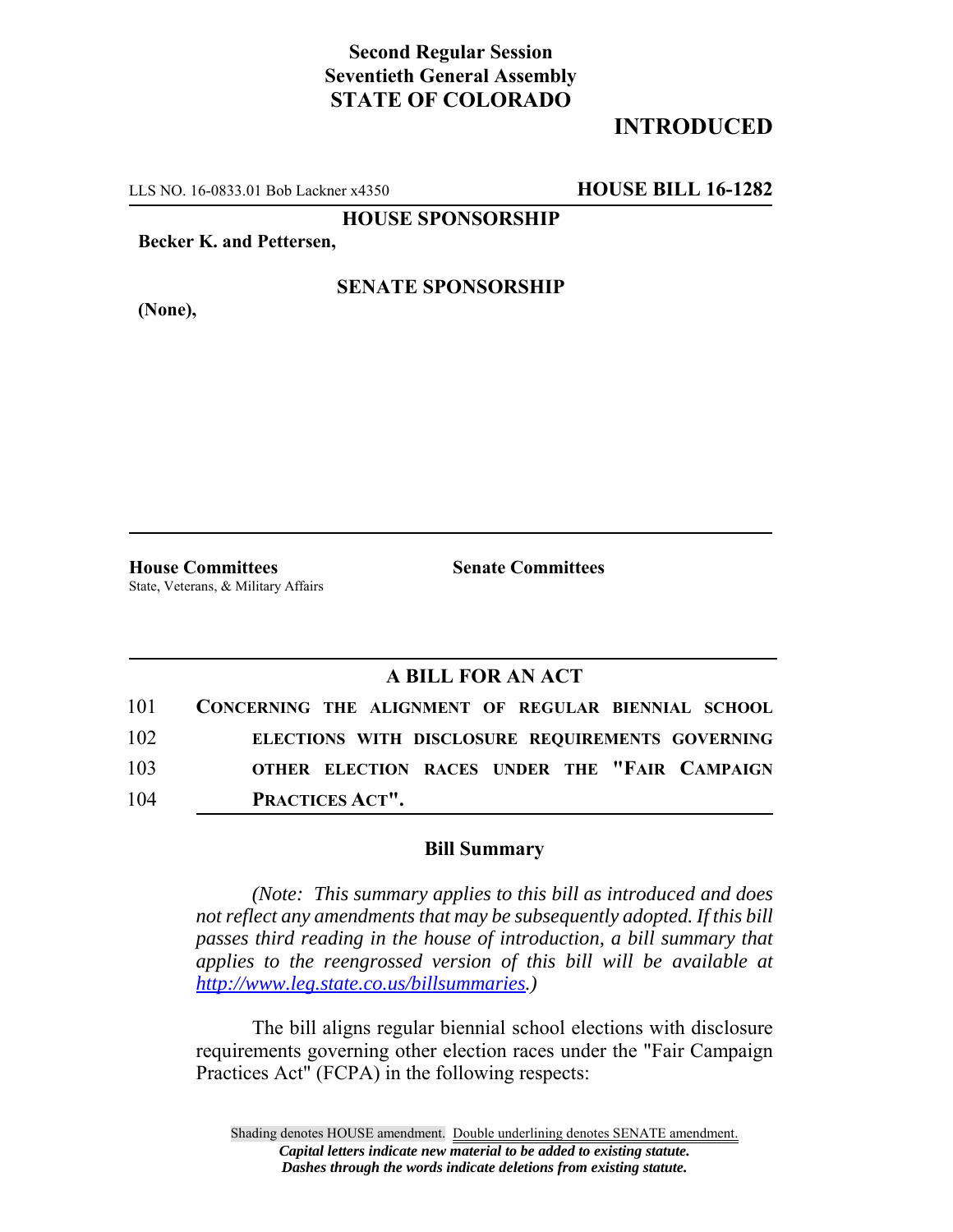- ! **Section 1** of the bill adds a definition to the FCPA of "regular biennial school electioneering communication", which is the same as an "electioneering communication" with modifications adapted to a candidate in a regular biennial school election.
- ! **Section 2** extends existing disclosure requirements applicable to a person making an independent expenditure in excess of \$1,000 to include such expenditures made in connection with a regular biennial school election.
- ! **Section 3** makes large regular biennial school electioneering communications subject to the same disclosure requirements as electioneering communications.
- ! Modifies the definitions of "election year" and "major election" so the terms are applicable to regular biennial school elections.
- ! Requires various committees or political organizations that participate in elections in odd-numbered years to begin filing quarterly disclosure reports as of the date they commence various forms of political activity in connection with the election.
- ! Extends the existing requirement that various committees or political parties must disclose a contribution in excess of \$1,000 30 days before a general or primary election to include 30 days before a regular biennial school election.
- 1 *Be it enacted by the General Assembly of the State of Colorado:*
- 2 **SECTION 1.** In Colorado Revised Statutes, 1-45-103, **add** (15.5)
- 3 as follows:

4 **1-45-103. Definitions.** As used in this article, unless the context 5 otherwise requires:

- 6 (15.5) (a) "REGULAR BIENNIAL SCHOOL ELECTIONEERING 7 COMMUNICATION" MEANS ANY COMMUNICATION BROADCASTED BY
- 8 TELEVISION OR RADIO, PRINTED IN A NEWSPAPER OR ON A BILLBOARD,
- 9 DIRECTLY MAILED OR DELIVERED BY HAND TO PERSONAL RESIDENCES OR
- 10 OTHERWISE DISTRIBUTED THAT:
- 11 (I) UNAMBIGUOUSLY REFERS TO ANY CANDIDATE IN A REGULAR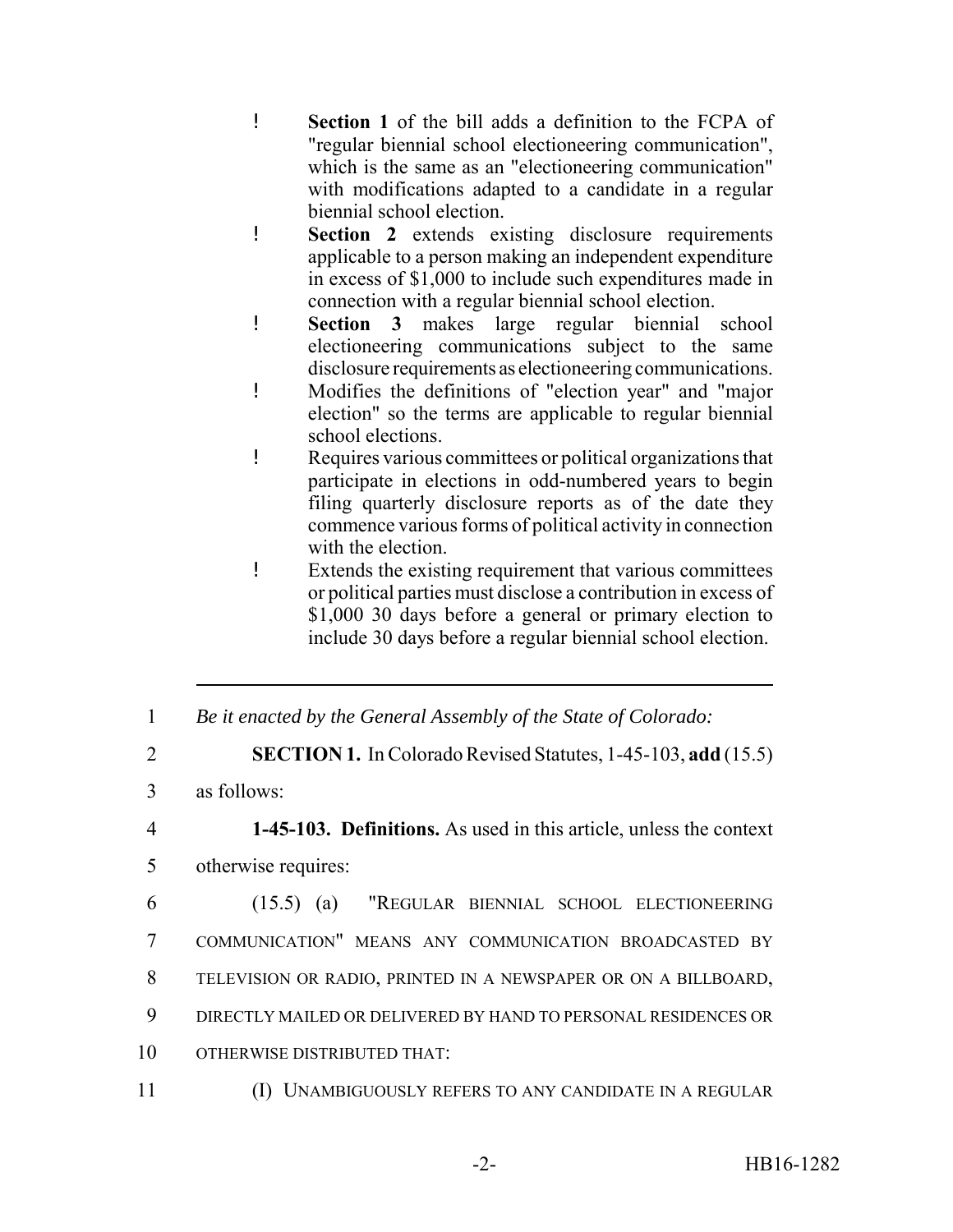BIENNIAL SCHOOL ELECTION;

 (II) IS BROADCASTED, PRINTED, MAILED, DELIVERED, OR DISTRIBUTED WITHIN SIXTY DAYS BEFORE A REGULAR BIENNIAL SCHOOL ELECTION; OR

 (III) IS BROADCASTED TO, PRINTED IN A NEWSPAPER DISTRIBUTED TO, MAILED TO, DELIVERED BY HAND TO, OR OTHERWISE DISTRIBUTED TO AN AUDIENCE THAT INCLUDES MEMBERS OF THE ELECTORATE FOR SUCH REGULAR BIENNIAL SCHOOL ELECTION.

 (b) "REGULAR BIENNIAL SCHOOL ELECTIONEERING COMMUNICATION" DOES NOT INCLUDE:

 (I) ANY NEWS ARTICLES, EDITORIAL ENDORSEMENTS, OPINION OR COMMENTARY WRITINGS, OR LETTERS TO THE EDITOR PRINTED IN A NEWSPAPER, MAGAZINE, OR OTHER PERIODICAL NOT OWNED OR CONTROLLED BY A CANDIDATE OR POLITICAL PARTY;

 (II) ANY EDITORIAL ENDORSEMENTS OR OPINIONS AIRED BY A BROADCAST FACILITY NOT OWNED OR CONTROLLED BY A CANDIDATE OR POLITICAL PARTY;

18 (III) ANY COMMUNICATION BY PERSONS MADE IN THE REGULAR COURSE AND SCOPE OF THEIR BUSINESS OR ANY COMMUNICATION MADE BY A MEMBERSHIP ORGANIZATION SOLELY TO MEMBERS OF SUCH ORGANIZATION AND THEIR FAMILIES; OR

**(IV)** ANY COMMUNICATION THAT REFERS TO ANY CANDIDATE ONLY AS PART OF THE POPULAR NAME OF A BILL OR STATUTE.

 **SECTION 2.** In Colorado Revised Statutes, 1-45-107.5, **amend** 25 (4) (c) and (6) as follows:

 **1-45-107.5. Independent expenditures - restrictions on foreign corporations - registration - disclosure - disclaimer requirements.**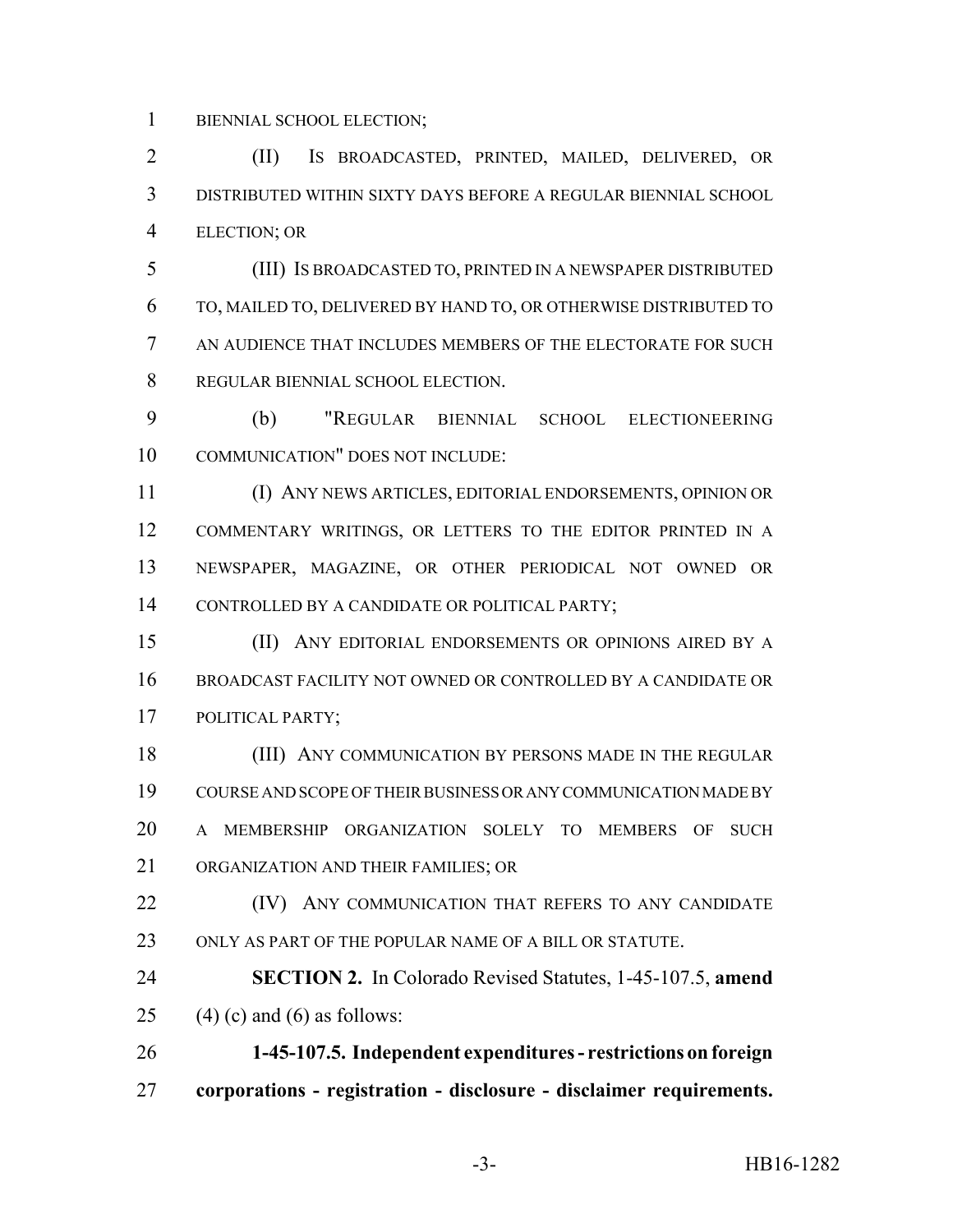1 (4) (c) The information required to be disclosed pursuant to paragraph (a) 2 of this subsection (4) shall MUST be reported in accordance with the schedule specified in section 1-45-108 (2) for political committees; except that any person making an independent expenditure in excess of 5 one thousand dollars within thirty days before a primary, or general, OR REGULAR BIENNIAL SCHOOL election shall provide such report within forty-eight hours after obligating moneys for the independent expenditure.

 (6) Any person that expends an aggregate amount in excess of one thousand dollars on an independent expenditure in any one calendar year shall deliver written notice to the appropriate officer that shall list with specificity the name of the candidate whom the independent expenditure is intended to support or oppose. Where the independent expenditure is 13 made within thirty days before a primary, or general, OR REGULAR 14 BIENNIAL SCHOOL election, the notice required by this subsection (6) shall MUST be delivered within forty-eight hours after the person obligates moneys for the independent expenditure.

 **SECTION 3.** In Colorado Revised Statutes, 1-45-108, **amend** (1) (a) (III), (2) (a) (I) introductory portion, (2) (a) (III), and (2.5); and **add** 19  $(2)$  (a) (V) as follows:

 **1-45-108. Disclosure - definition.** (1) (a) (III) Any person who expends one thousand dollars or more per calendar year on electioneering communications OR REGULAR BIENNIAL SCHOOL ELECTIONEERING COMMUNICATIONS shall report to the secretary of state, in accordance with the disclosure required by this section, the amount expended on the communications and the name and address of any person that contributes more than two hundred fifty dollars per year to the person expending one 27 thousand dollars or more on the communications. If the person making a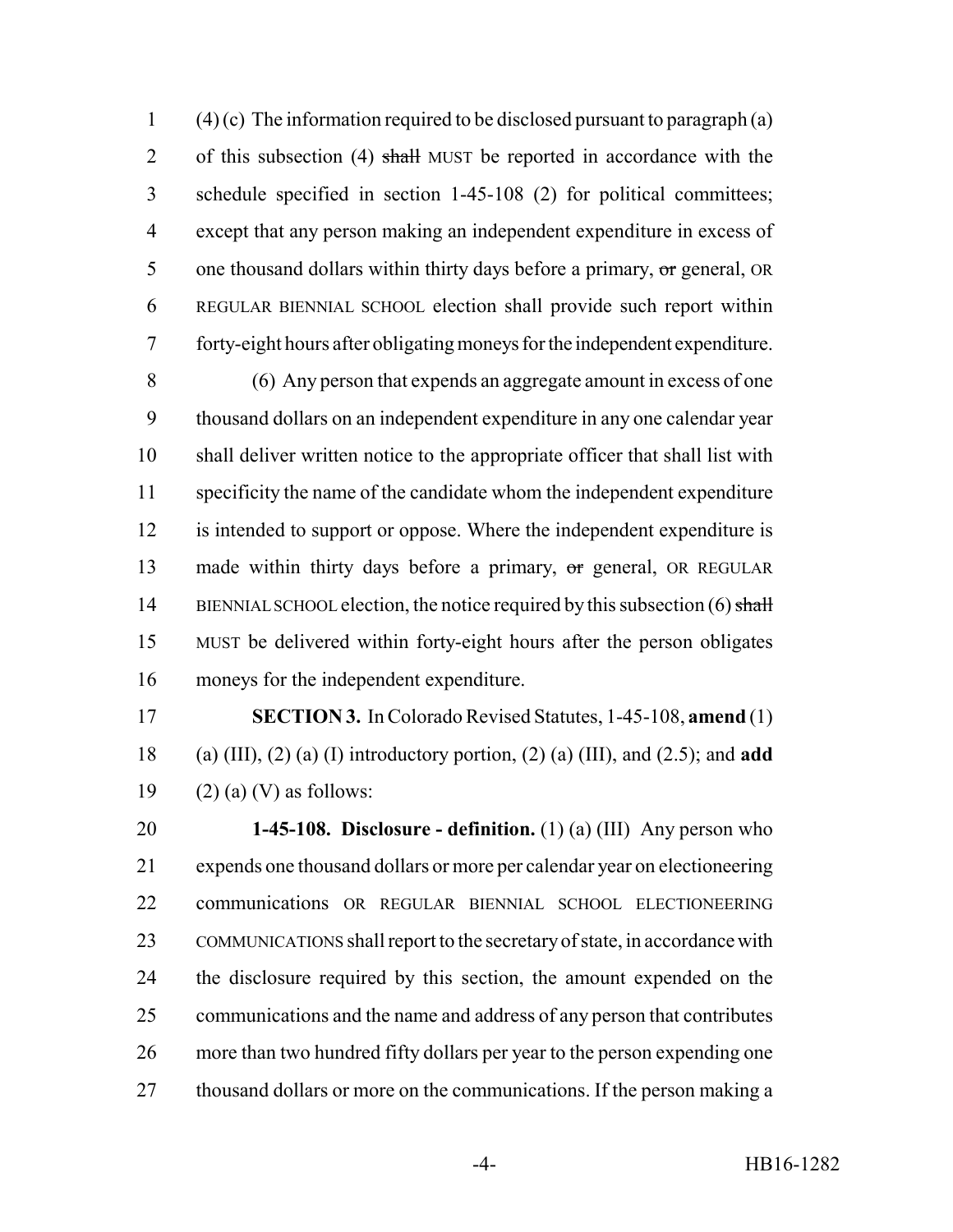contribution of more than two hundred fifty dollars is a natural person, 2 the disclosure required by this section shall MUST also include the person's occupation and employer.

 (2) (a) (I) Except as provided in SUBPARAGRAPH (V) OF THIS PARAGRAPH (a) AND subsections (2.5), (2.7), and (6) of this section, such 6 reports that are required to be filed with the secretary of state shall MUST be filed:

 (III) For purposes of this section, "election year" means every even-numbered year for political parties and political committees and each year in which the particular candidate committee's candidate, or issue committee's issue, appears on the ballot, INCLUDING A REGULAR BIENNIAL SCHOOL ELECTION ; and "major election" means the election that 13 decides an issue committee's issue, and the election that elects a person 14 to the public office sought by the candidate committee's candidate, AND A REGULAR BIENNIAL SCHOOL ELECTION.

 (V) ANY POLITICAL COMMITTEE, SMALL DONOR COMMITTEE, INDEPENDENT EXPENDITURE COMMITTEE, OR POLITICAL ORGANIZATION THAT IS PARTICIPATING IN AN ELECTION THAT TAKES PLACE IN AN ODD-NUMBERED YEAR SHALL FILE ITS DISCLOSURE REPORTS IN ACCORDANCE WITH THE FILING SCHEDULE SPECIFIED IN SUB-SUBPARAGRAPHS (C) TO (E) OF SUBPARAGRAPH (I) OF THIS PARAGRAPH (a) AS OF THE DATE THE COMMITTEE OR ORGANIZATION, AS APPLICABLE, MAKES AN EXPENDITURE OR UNDERTAKES SPENDING IN 24 CONNECTION WITH THAT ELECTION.

 (2.5) In addition to any report required to be filed with the secretary of state or municipal clerk under this section, all candidate committees, political committees, issue committees, and political parties